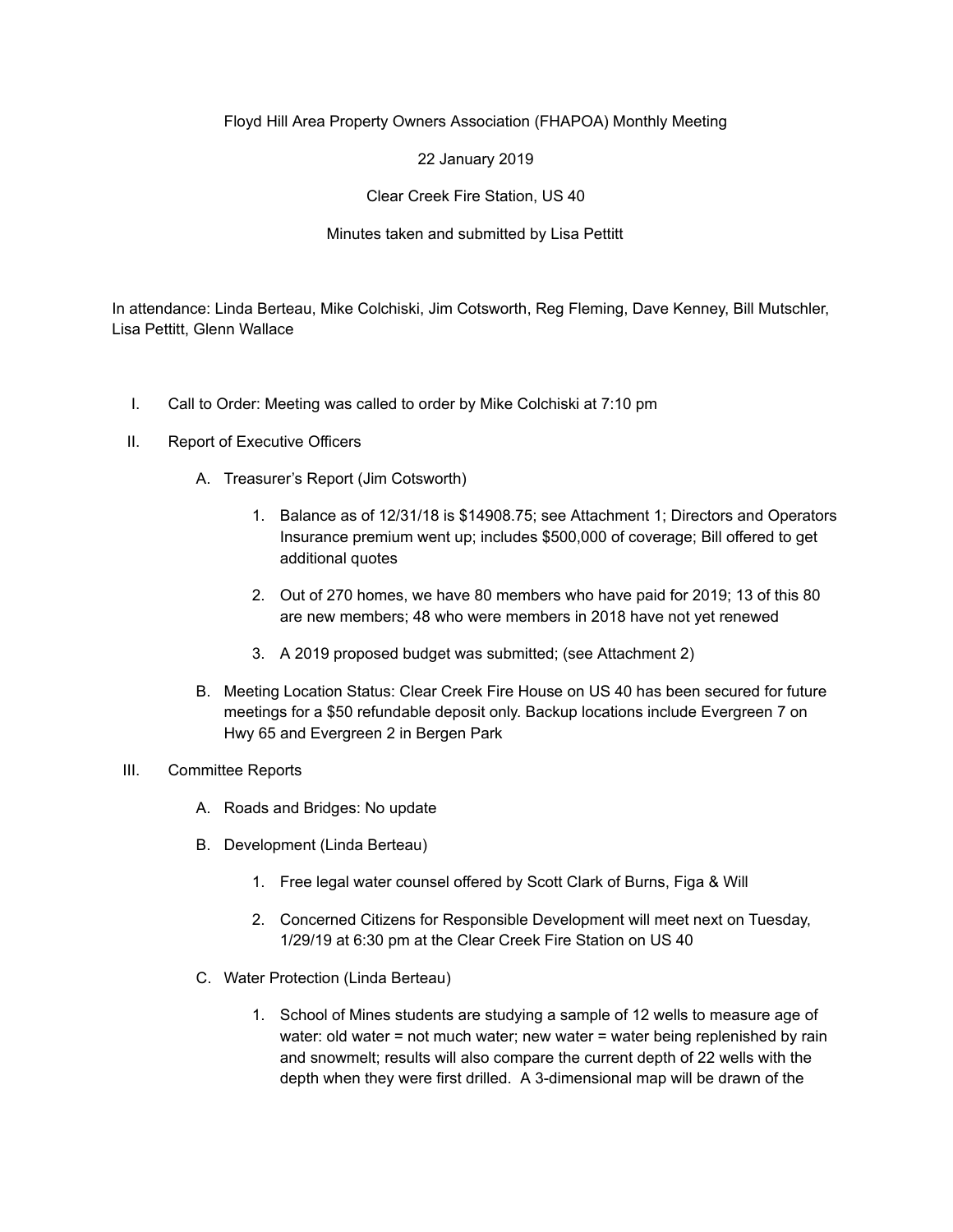depth of 527 wells on Saddleback, Floyd Hill, Beaver Brook and north of I-70. Identifying which wells are adjudicated will also be included.

- 2. Preliminary results could be available at end of February; Final report end of April
- D. Wildfire Preparedness (Linda Berteau)
	- 1. Clear Creek County Emergency Preparedness Grant
		- a) 2018: awarded \$2,299.24 to Floyd Hill Community Wildfire Prevention team to offset chipping costs
		- b) 2019: Waiting for county's call for 2019 proposals
	- 2. Mitigation through chipping
		- a) 5 days of chipping
			- (1) 4 days @ \$1500/day
			- (2) 1 day with Keith Briggs @ \$350 using county chipper
			- (3) 29 properties
			- (4) \$1270 collected (\$35/half hour for FHAPOA members)
		- b) FHCWP Requesting FHAPOA and Saddleback each to contribute \$1,000 in seed money for 2019 fire mitigation activities. To be voted on at next meeting when new officers are inducted.
		- c) Considering raising rates or connecting to membership due to not collecting enough money to pay for costs
		- d) Jamie Bradley will organize for F
		- e) in 2019
	- 3. Educational workshop on mitigation: need new organizer for 2019
	- 4. 2 days of 52 fire extinguishers inspected and 44 given away by Phill Guin. Refurbished extinguishers program well received.
- E. Activities (Linda Berteau)
	- 1. Litter pickups May and Sept: Need new volunteers to organize for 2019
	- 2. Annual picnic: Carol Reynolds organized in 2018
	- 3. Flea market: Judy Simonson has assisted with signs; also advertise on internet
	- 4. Clearinghouses for free firewood and saplings are available on NextDoor.
- IV. Old business